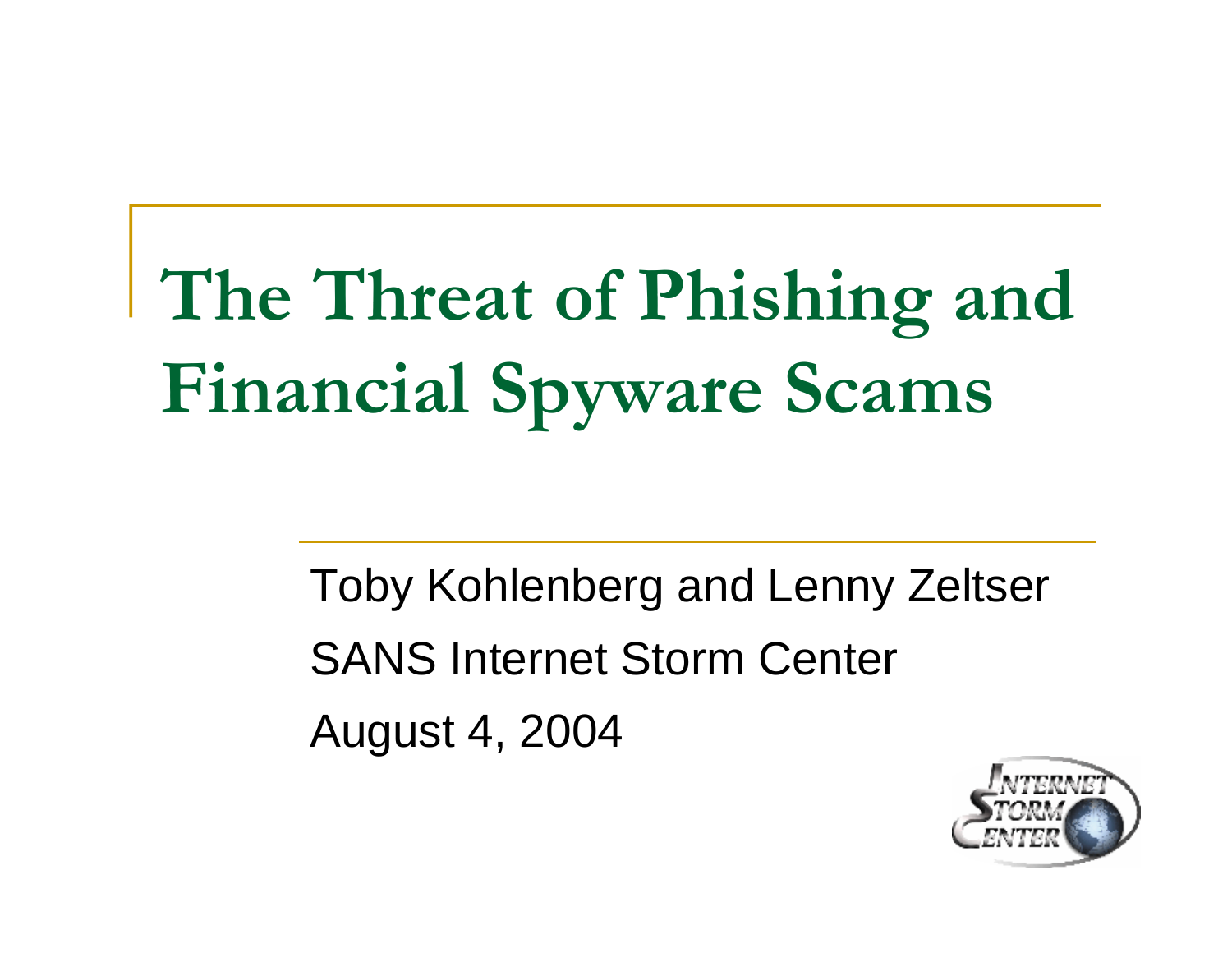**Consumer financial information is increasingly targeted on the Internet**

- Many attack schemes
- Phishing scams
- Financial spyware

We will look at these threats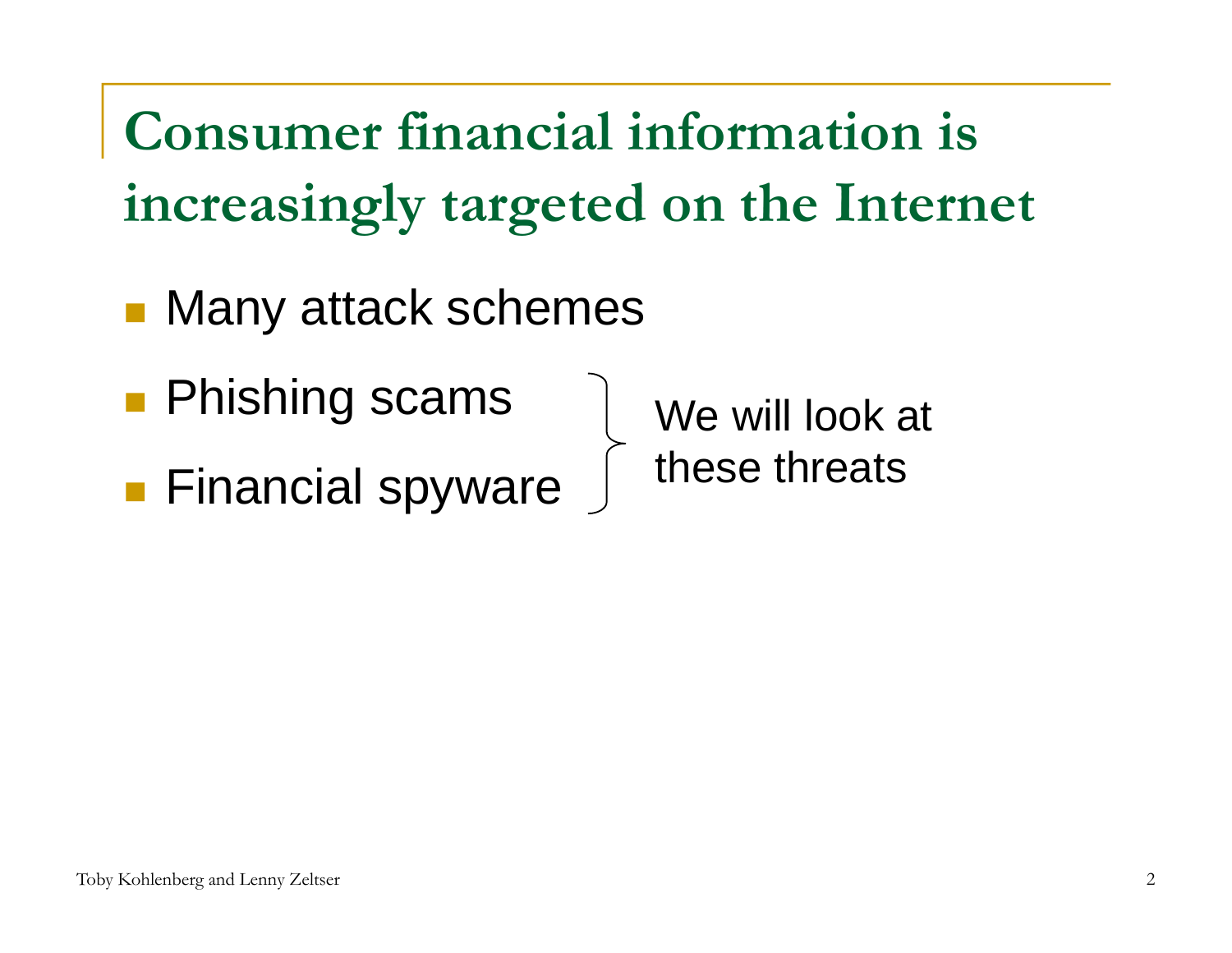## **28% of consumers are fooled by phishing scams**

- Messages crafted to look legitimate
- The link goes to a fraudulent website
- 41% of U.S. adults have, or think they have, received a phishing email



To securely update your Citibank ATM/Debit card P

https://www.citibank.com/signin/citifi/scripts/login2/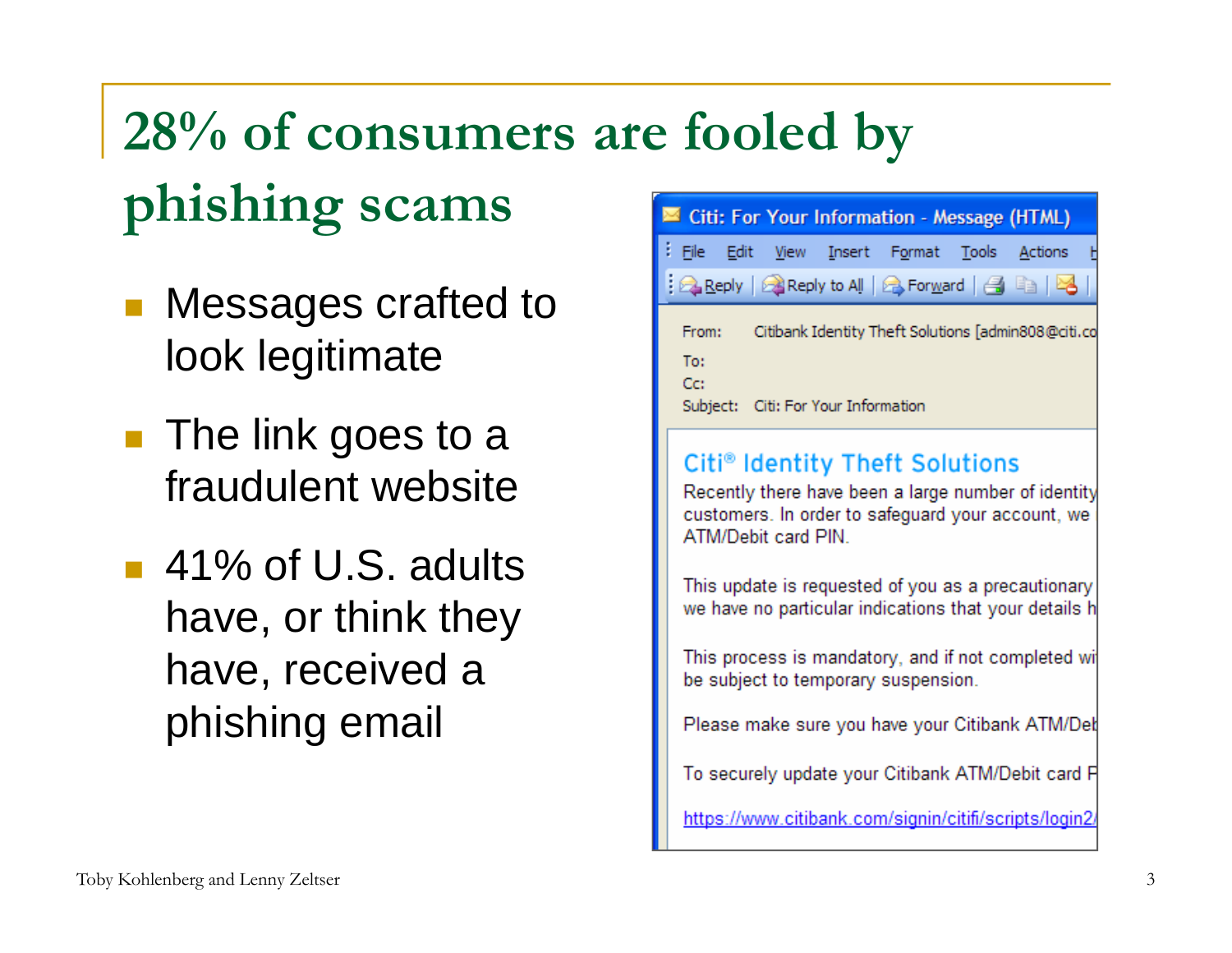## **It can be very hard to visually detect a fraudulent financial website**

- Real Citibank site opens on background
- **Fraudulent** window pops up on top
- Seems secure and authentic (note the lock)

| Support - Microsoft Internet Explorer                                                              |                                                         |                     |
|----------------------------------------------------------------------------------------------------|---------------------------------------------------------|---------------------|
| File<br>Edit<br>Favorites<br>View<br>Tools<br>Help                                                 |                                                         |                     |
| $\circ$ $\circ$ $\circ$<br>Search<br>图 Favorites ST Media 8 日 日 日<br>← Back ▼<br>$\Longrightarrow$ |                                                         |                     |
| Address <b>&amp;</b> https://web.da-us.citibank.com/co                                             | Citibank - Update Your PIN - Microsoft Internet  IIII X |                     |
|                                                                                                    |                                                         |                     |
|                                                                                                    |                                                         |                     |
|                                                                                                    | citibank                                                | · search            |
| <b>MY Citi</b><br><b>WELCOME</b>                                                                   | Please update your ATM/Debit Card PIN number            | lat would           |
| <b>ACCOUNTS</b><br><b>HOME</b><br>$ $ P/                                                           |                                                         |                     |
| <b>Account Servicing</b>                                                                           |                                                         |                     |
|                                                                                                    | ATM/Debit Card                                          | Find a              |
| Meeting your needs is our busir                                                                    | (CIN) / Card #                                          | Choos               |
| And we do it online, at ATMs and<br>nationwide. So open an account t                               | Current PIN                                             | Open a              |
|                                                                                                    | New PIN                                                 | Choos               |
| customer service                                                                                   |                                                         |                     |
| · Send a Message                                                                                   | Retype New PIN                                          | enter a<br>zip code |
| · Open a Citi Account                                                                              | Account#                                                | global Id           |
| · Set Up a User ID                                                                                 | To verify your identity enter any account               |                     |
| · Sign On with a User ID<br>· Reset Your Password                                                  | linked to your card (e.g., checking, savings.)          | • Frequ             |
| Forgot Your PIN                                                                                    | Make sure you<br>continue<br>remember your new          | • Forms             |
| · Forgot your User ID                                                                              | PIN!                                                    | · Gloss-<br>· Conta |
|                                                                                                    | A member of citigroup.<br>128bit SSL                    |                     |
|                                                                                                    | Copyright @ 2004 Citicorp                               |                     |
| about e-mail fraud   about us<br>careers                                                           |                                                         |                     |
| 画<br>욥                                                                                             |                                                         |                     |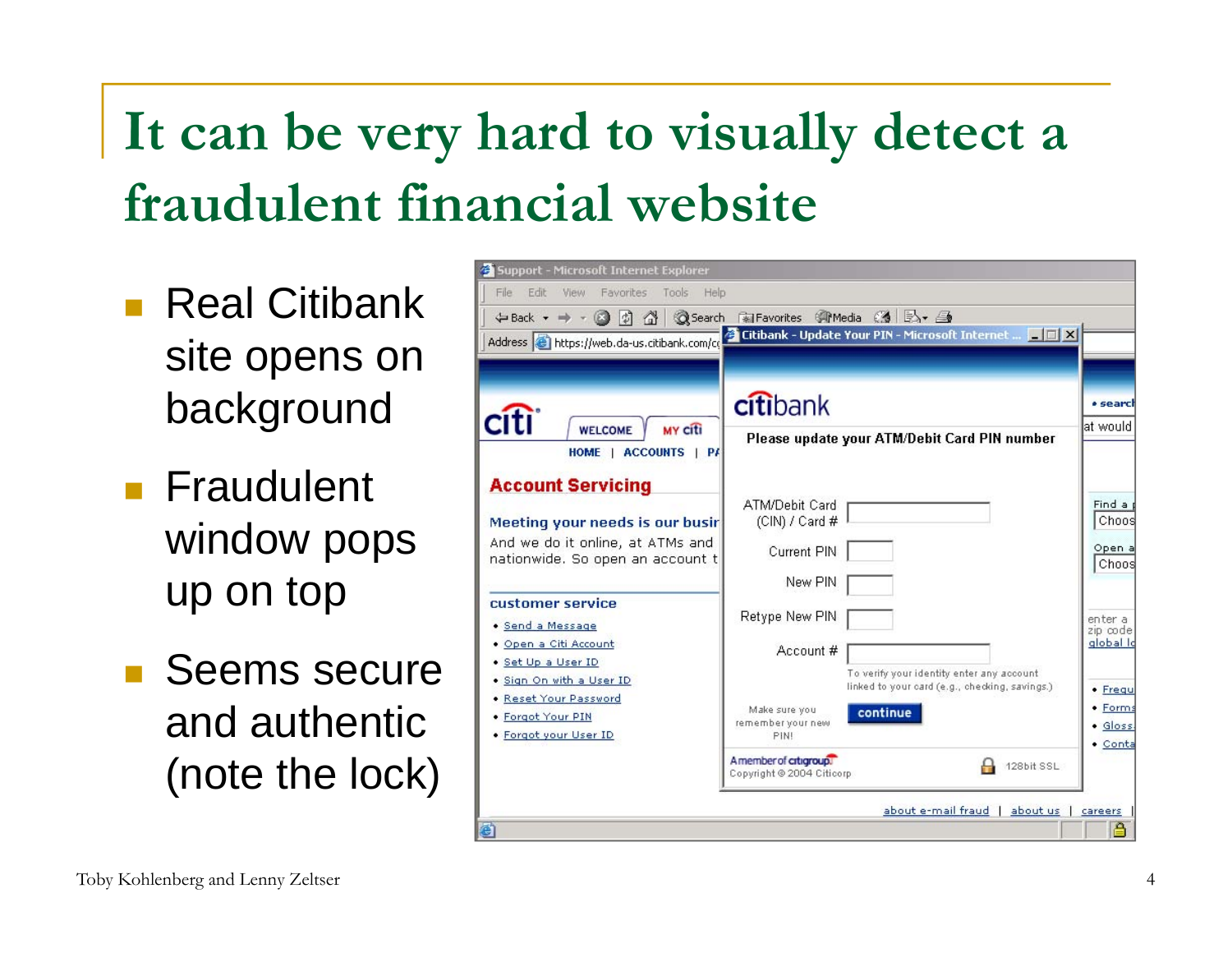**Financial spyware is another way of stealing personal information**

- Consumers may get infected when visiting malicious websites
- **Malicious program monitors the victim's** financial activity
- Spyware may also spread via e-mail or come bundled with legitimate software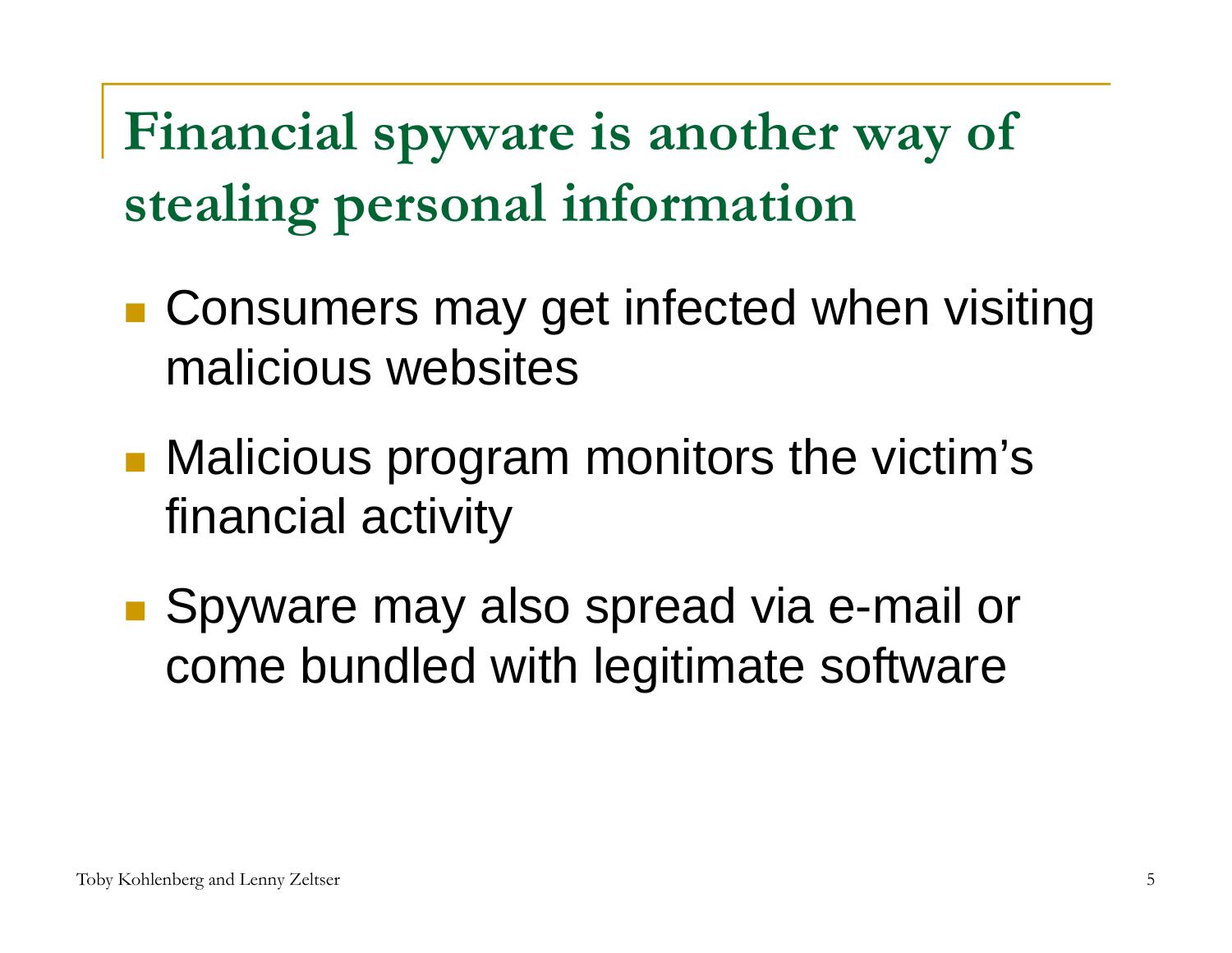**A recent spyware attacked using a popup ad and then captured financial data**

Attack:

■ Exploited a flaw in Internet Explorer

Result:

- **Spyware captured** financial information
- Stole data despite browser encryption

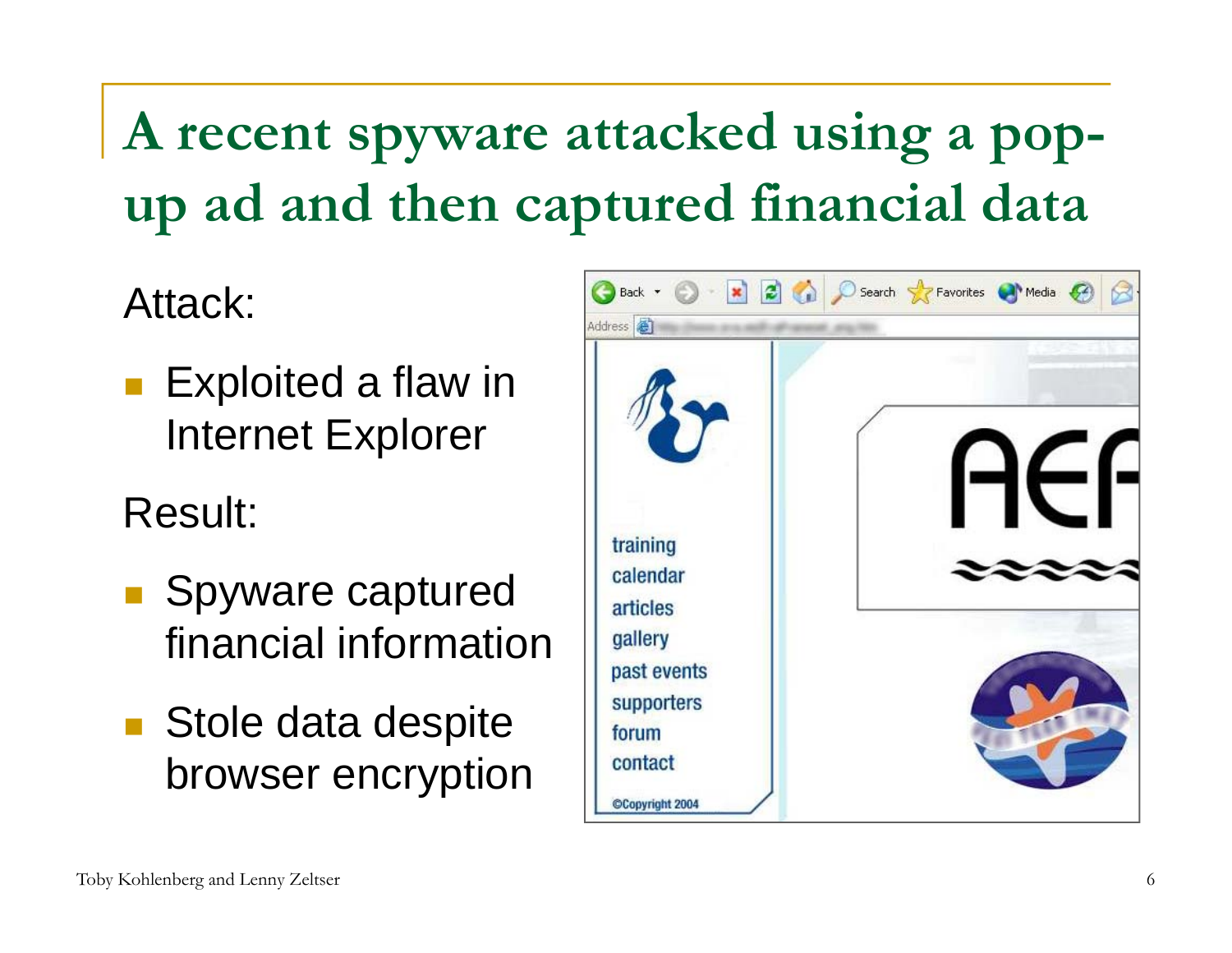**Another spyware combined phishing and keystroke-recording attacks**

- **Exploited a flaw in Internet Explorer**
- Consumers infected via malicious websites
- Captured passwords when victims logged into eBay, PayPal, etc.
- Created a fake pop-up window that asked for credit card information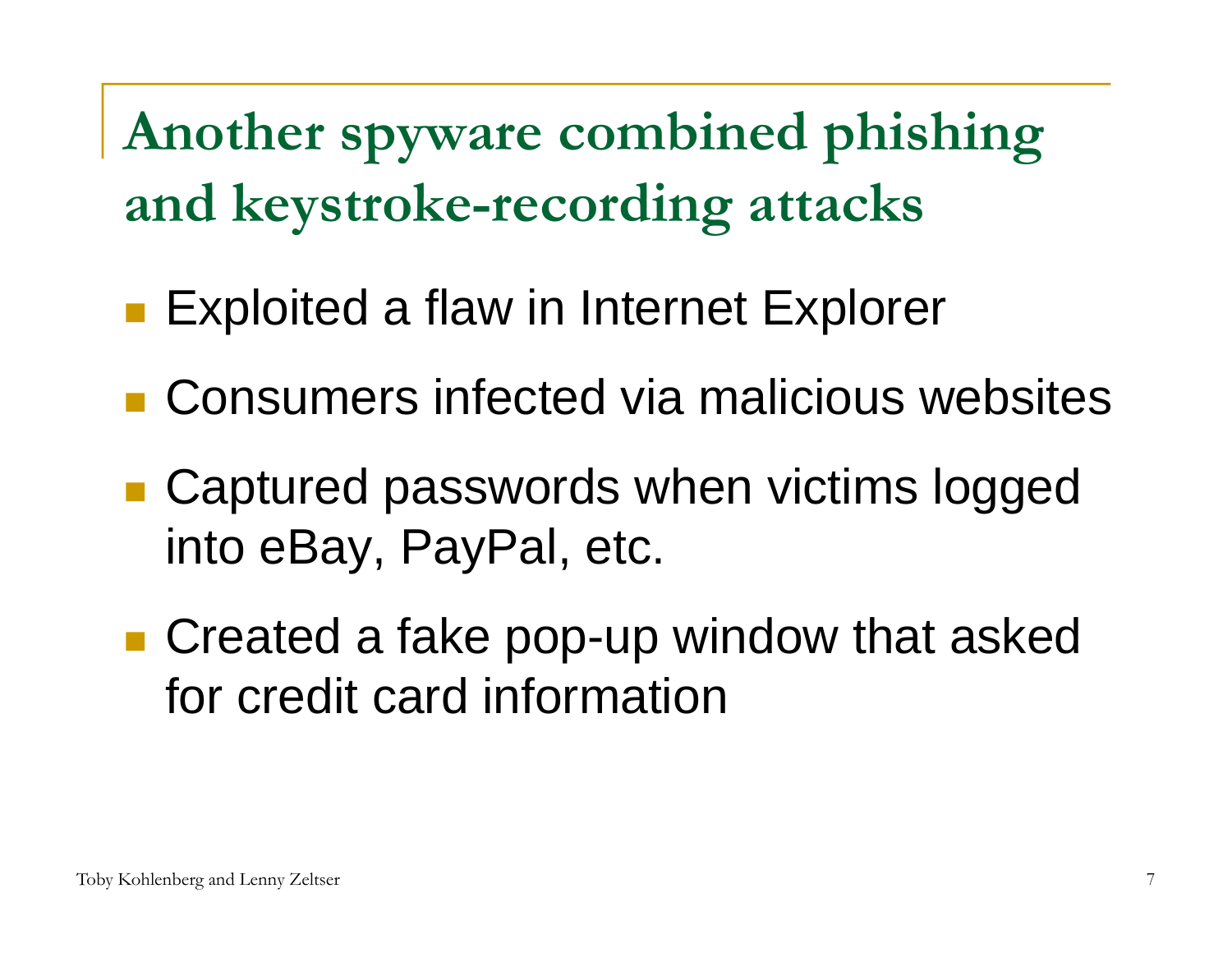**Spyware is a significant threat to consumers' financial information**

- Can bypass encryption mechanisms
- Takes advantage of software flaws
- ■ Anti-virus software not always effective
- **Number 10 Steams usually unaware of being spied on**
- Out of 1.5 million PCs scanned, 500,000 instances of spyware was found